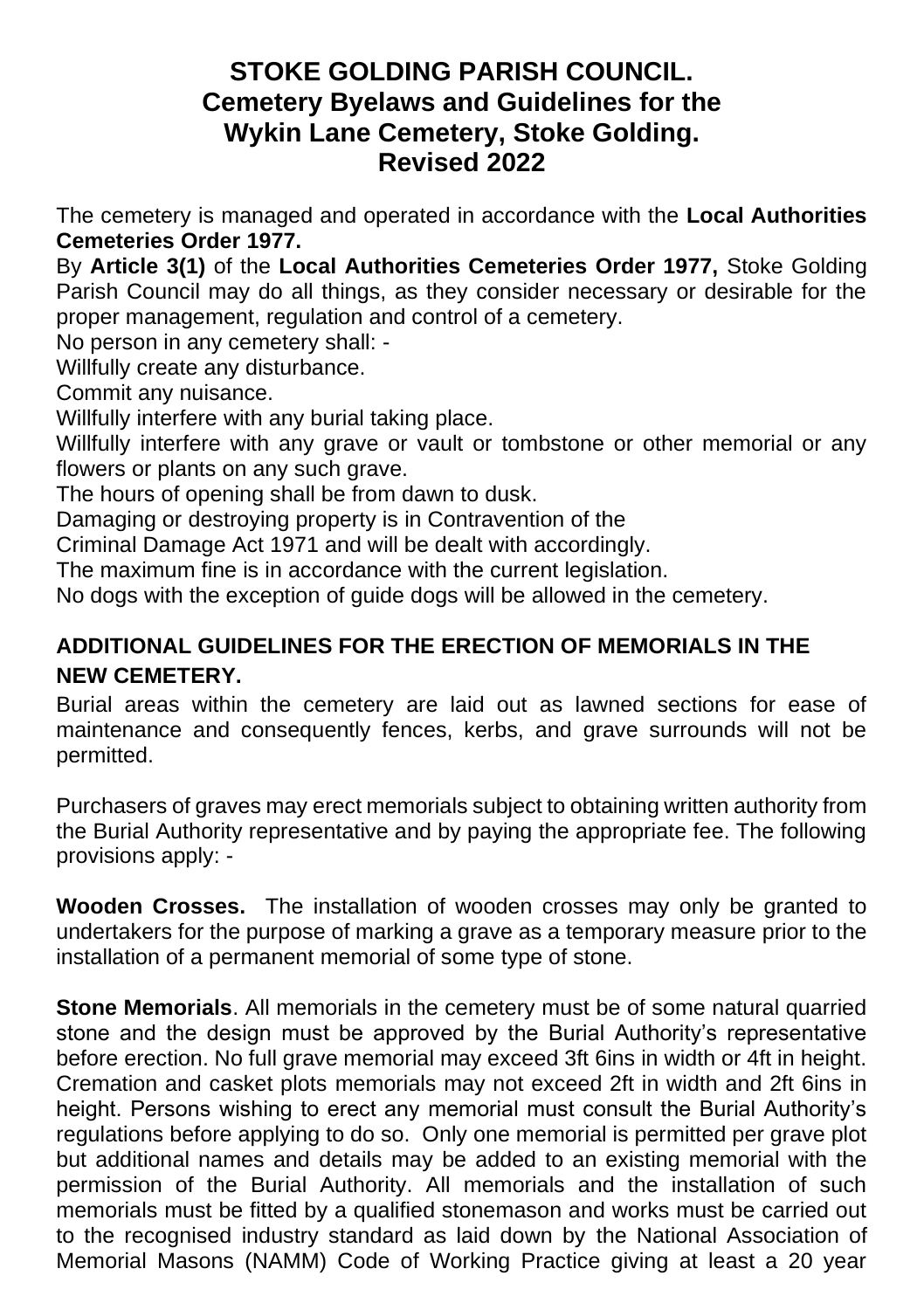guarantee.

Any memorial placed in the cemetery on behalf of a deceased person shall remain the property of that person so placing it who shall be responsible for its placing, upkeep and continued safety. If the stone, for any reason becomes a danger to the public the Burial Authority shall retain the right to demand that it be made safe or to demand its removal or they may remove the memorial or lay it flat without the permission of the owner and at the expense of the owner if they can be traced.

Any memorial installed in the cemetery will be inspected and tested every 3-5 years to ensure that it withstands a reasonable pressure that may be applied by users of the cemetery.

**Plaques.** A brass plaque memorial to a person may be attached to the memorial wall with the written permission of the Cemetery Administrator and by payment of the appropriate fee.

**The planting of trees and shrubs.** The planting of trees and shrubs is not permitted within the cemetery grounds except by permission of the Burial Authority in specially designated areas usually in memory of the deceased.

**Graves.** The planting of trees, shrubs, flowers or bulbs or the placing of toys or other objects on a grave is not permitted to ensure that regular and problem free maintenance of the grave area can be completed. Flowers are, of course permitted to be placed on the headstone or in a pot associated with that head stone. In order to keep the cemetery in good order or repair the burial authority will strim or spray weeds etc. on un-tended graves. Trees/bushes that have not been granted the right to be planted in the cemetery or are encroaching on other grave spaces may be removed by the burial authority

**Turfing.** All new graves will be turfed by the Parish Council after settlement has taken place on the grave when weather conditions permit. This may, in some cases be several months.

**Fences kerbs and surrounds.** The installation of kerbs or surrounds in any material is not permitted on graves or cremation plots and any such installation will be removed by the Burial Authority without prior notice as may any material not described in these notes, and which, in the opinion of the Burial Authority detracts from the general tidiness of the cemetery and ease of maintenance.

## **CONSECRATION OF BURIAL PLOTS.**

To allow freedom of choice, the Parish Council has decided that grave plots in the new cemetery will not be consecrated in their entirety. However, the cemetery has been blessed by ministers of local Christian churches at the Opening Ceremony in 2008

## **FORMAL BURIAL AREA.**

There will be separate areas for full burial plots and cremation plots, in the formal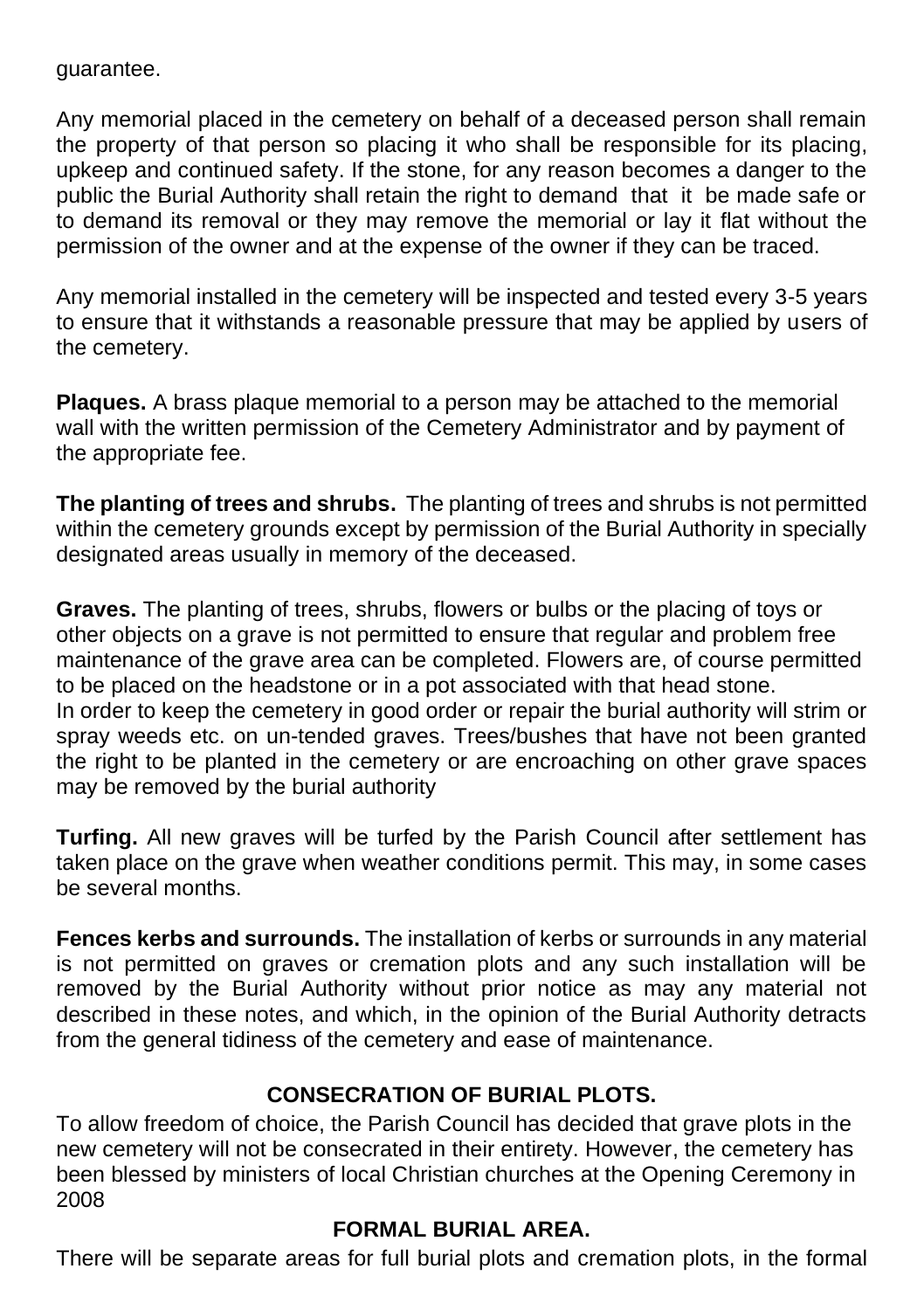burial area of the new cemetery. All burial plots will be used in strictly numerical order and therefore special 'burial spots' cannot be selected and purchased out of sequence by a purchaser for future use. A maximum number of three full burials may be made in one plot in the formal burial area although four further cremation caskets may be added when the grave is 'full'. In the case of the purchase of two side by side plots the second plot will of course be reserved for future use.

When any grave is purchased, what is acquired is the Grant of the Right to Burial in that site only. Buying a plot does not confer ownership of the ground or any other rights.

**Permission must be obtained from the Cemetery Administrator to inter remains in the cemetery or to erect any form of memorial. Fees in relation to such applications will vary from time to time and details are available from the Burial Authority.**

**These notes are for guidance only and should not be read as a comprehensive set of rules.**

**ADDITIONAL REGULATIONS IN RELATION TO GREEN BURIALS.** THE FOLLOWING REGULATIONS ARE IN PLACE IN ORDER TO ENSURE THAT THE PARISH COUNCIL IS ABLE TO DEVELOP THEIR NATURAL WOODLAND BURIAL AREA IN LINE WITH ITS AIMS OF CREATING A PLACE OF PEACE FOR THOSE WHO HAVE PASSED ON AND THOSE WHO MOURN THEM AND A NATURE RESERVE OF SIGNIFICANT ECOLOGICAL VALUE TO THE VILLAGE ENVIRONMENT.

**The Parish Council has decided that the area dedicated for 'woodland burials' shall be reserved for 'green burials' of the residents of Stoke Golding and Dadlington for the time being, until such time as they are able to accurately judge the requirements of those two villages for such burials. It may then be possible to allow burials of persons there, of persons from outside Stoke Golding and Dadlington. Special fees apply in relation to the burial of Dadlington residents.**

All burials must be properly booked with the cemetery administrator who must be provided with the necessary forms from either the registrar of deaths or the crematorium. Details of fees payable are available from the cemetery administrator and all fees which will vary from time to time must be paid in advance of any burial.

All excavations are to be carried out by the Burial Authority gravedigger and all interments must be conducted under the auspices of a registered undertaker.

The Burial Authority will develop the green burial area by the planting of trees from time to time and anyone wishing to purchase and dedicate a tree to a deceased person should contact the cemetery administrator for details of the cost involved. The installation of wooden crosses or any other type of memorial is not permitted in the woodland area.